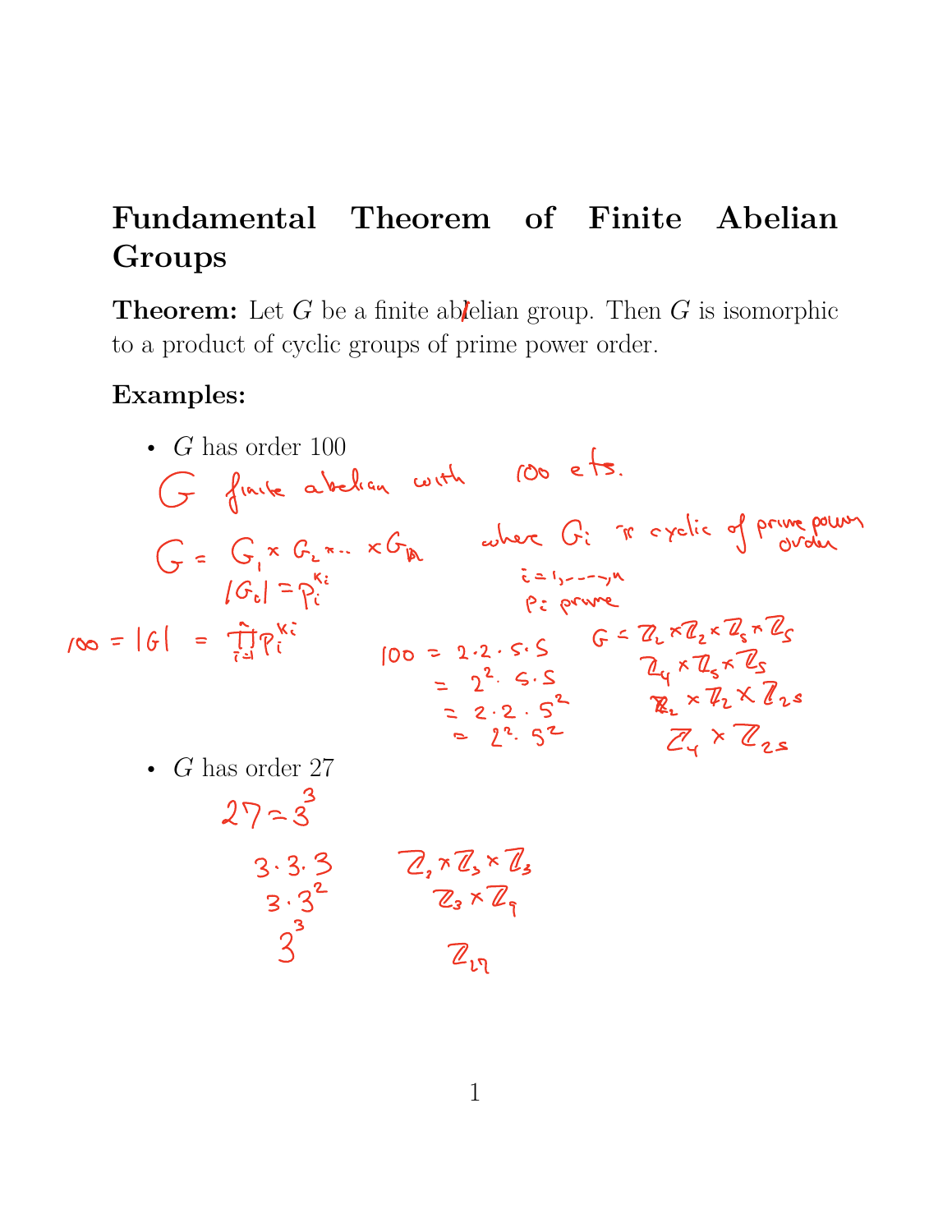**Theorem:** The isomorphism classes of finite abelian groups of order *n* correspond to sequences  $d_1|d_2|\cdots d_k$  with  $d_1d_2\cdots d_k = n$ . Each n correspond to sequences  $d_1|d_2|\cdots d_k$  with  $d_1d_2\cdots d_k = n$ . Each  $\mathcal{A}_i > 0$ <br>such sequence corresponds to the product of cyclic groups of order  $d_i$ .

- G has order 108.  
\n108 = 3<sup>3</sup>·3<sup>2</sup>  
\n4 s 108 
$$
\frac{Z_{108}}{Z_{108}}
$$
  
\n2 |54  $\frac{Z_{2} \times Z_{34}}{Z_{2} \times Z_{36}}$   
\n3 |36  $\frac{Z_{3} \times Z_{4}}{Z_{3} \times Z_{36}}$   
\n3 |3 |12  $\frac{Z_{3} \times Z_{4} \times Z_{2}}{Z_{3} \times Z_{4} \times Z_{6}}$   
\n- G has order 81.  
\n8 |3 |3 |3  $\frac{Z_{3} \times Z_{4} \times Z_{6}}{Z_{3} \times Z_{3} \times Z_{6}}$   
\n9 |9 3 |3 |3  $\frac{Z_{3} \times Z_{4} \times Z_{6}}{Z_{3} \times Z_{4} \times Z_{6}}$   
\n3 |3 |3 |3  $\frac{Z_{3} \times Z_{4} \times Z_{6}}{Z_{3} \times Z_{3} \times Z_{6}}$   
\n3 |3 |3 |3  $\frac{Z_{3} \times Z_{3} \times Z_{6}}{Z_{3} \times Z_{3} \times Z_{9}}$   
\n3 |3 |3 |  
\n3 |2 |  
\n3 |1 |  
\n3 |2 |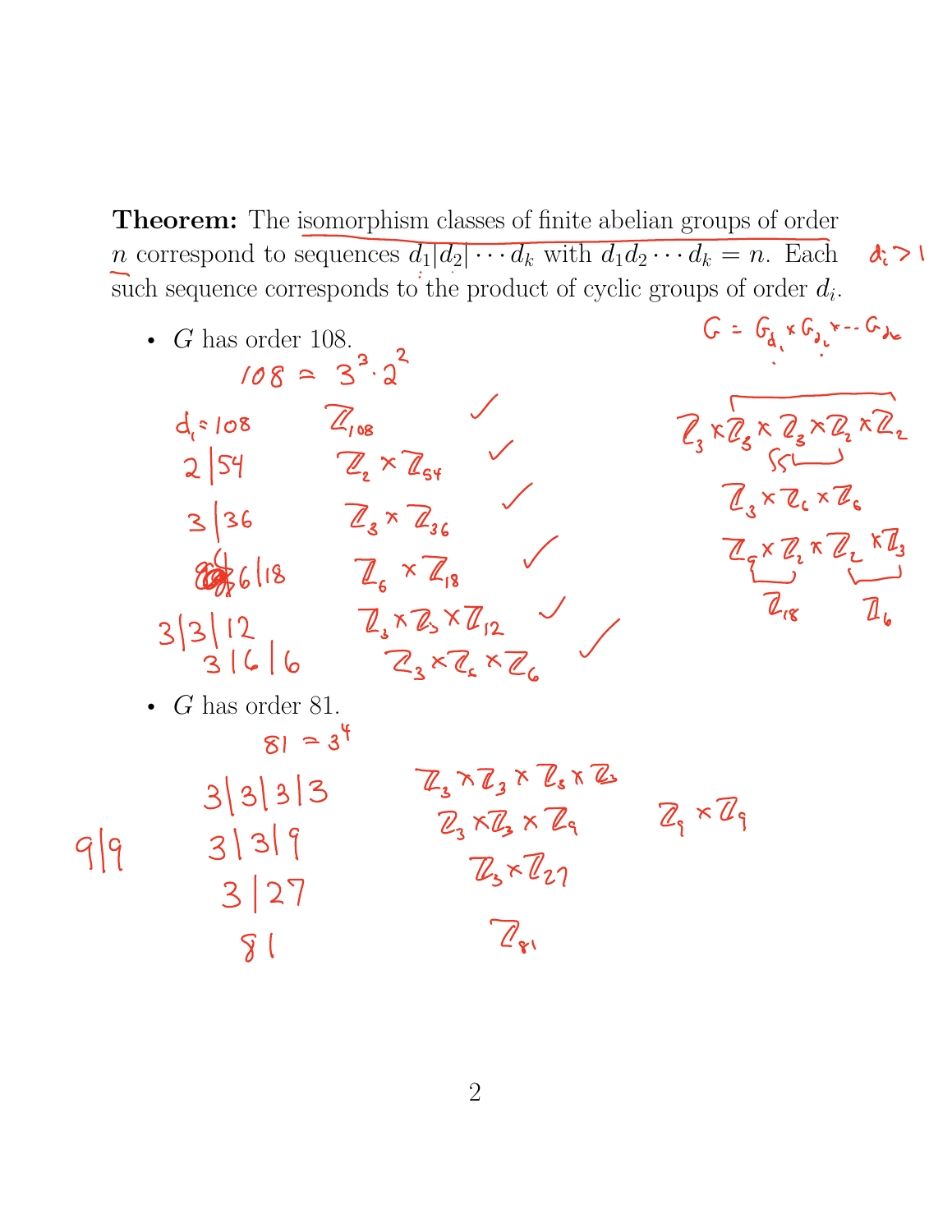## **Outline of proof - Main Lemmas**

- 1. An abelian group  $G$  of order  $n$  has an element of order  $p$ , where  $p$  is prime, if and only if  $p|n$ .  $p\sqrt{61} \Rightarrow 7966$
- 2. If every element of *G* has order a power of a fixed prime *p*, then the number of elements in *G* is a power of *p*. Such a group is called a finite abelian *p*-group.  $\mathbf{T}$

 $\int$ 

3. If *G* is a finite abelian *p* group, then either *G* is cyclic or a product of a cyclic *p*-group and another abelian *p*-group.

$$
G = G_{\rho i} \times \overbrace{F}
$$

4. If *G* is a finite abelian group of order  $nm$  where  $gcd(n, m) = 1$ , then  $G$  is the product of the subgroups  $G_n$  and  $G_m$  consisting of elements of order dividing *n* and *m* respectively.

 $G = G_{n} \times G_{m}$ .